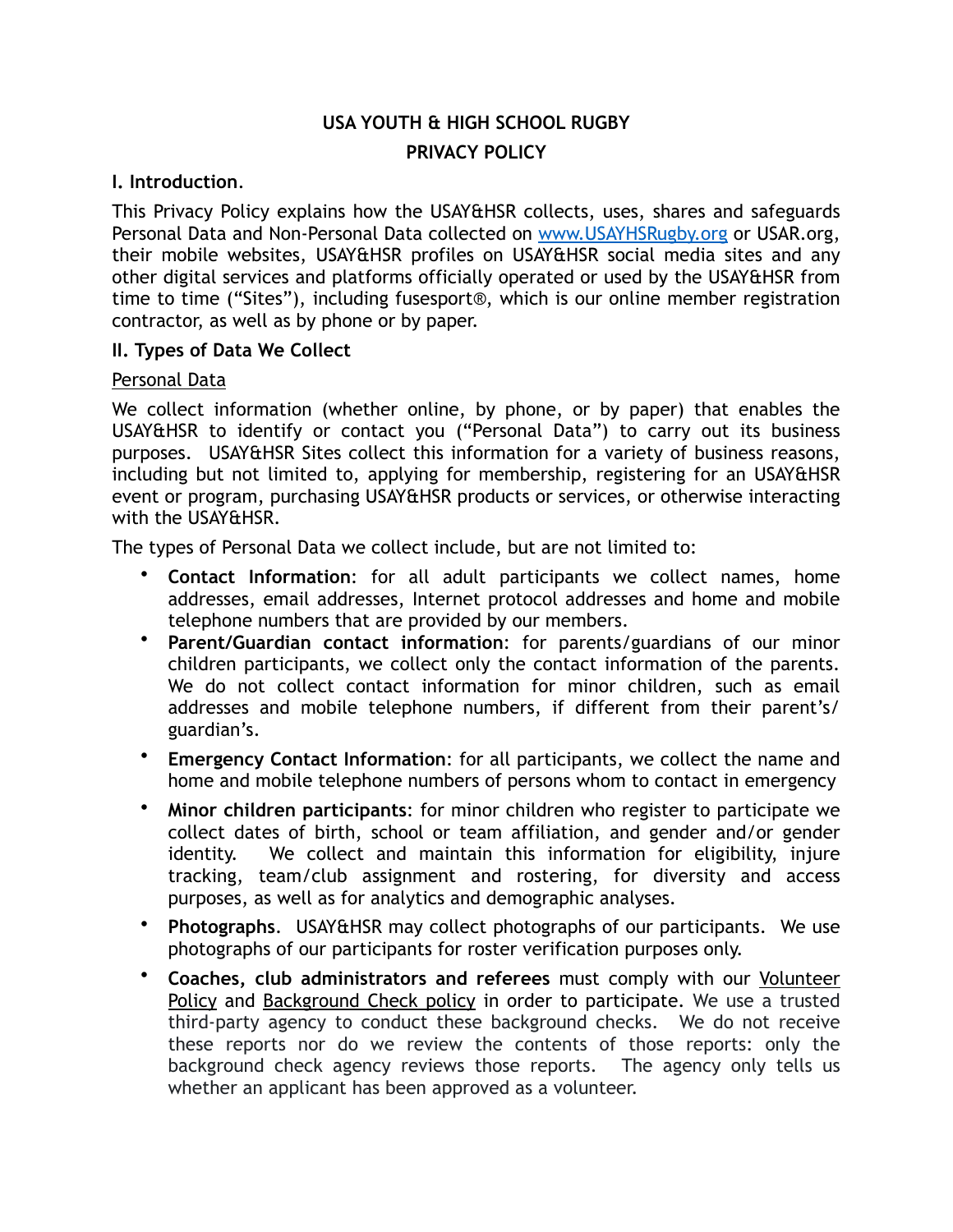# Non-Personal Data

We collect information (whether online, by phone, or by paper) that does not directly identify you as you interact with our Sites ("Non-Personal Data"). The types of Non-Personal Data we collect includes, but is not limited to:

- Site usage (e.g., browsing history, search terms, number of clicks, referring/ exit pages, date/time stamp, time on Site)
- Products and services viewed, including advertisements for such products and services
- Computer type, operating system and platform type
- Internet service provider

# **III. How We Use Your Data**

In addition to the uses described above, we use your Personal Data, sometimes combined with Non-Personal Data, in a variety of ways including, but not limited to the below, in order to:

#### Personal Data

- Identify you when you visit our Sites
- Provide service communications such as membership information and notifications.
- Respond to your emails or online requests for information or help.
- Deliver and process surveys
- Personalize and improve the usability of the Sites
- Fulfill and/or deliver USAY&HSR products and services

# Non-Personal Data

We and our third-party online registration platform may use Non-Personal Data to improve the usability of our Sites and for other business reasons. You may be subject to the privacy policies of these third-party sites.

#### **IV. How We Share Your Data**

We share your Personal Data, sometimes combined with Non-Personal Data, in a variety of ways. The entities we share personal and non-personal data with, include, but are not limited to the following entities:

- Our affiliated organizations described below. We have agreements with all our affiliated organizations that they will treat all personal data of our registered members as confidential and private to the same extent that USAY&HSR does.
- USA Rugby is the National Governing Body of Rugby in America, USA Rugby. Our members are also members of USA Rugby. Accordingly, we share member information with USA Rugby for the same purposes we collect and maintain personal data: for member registration, participant eligibility and team rostering.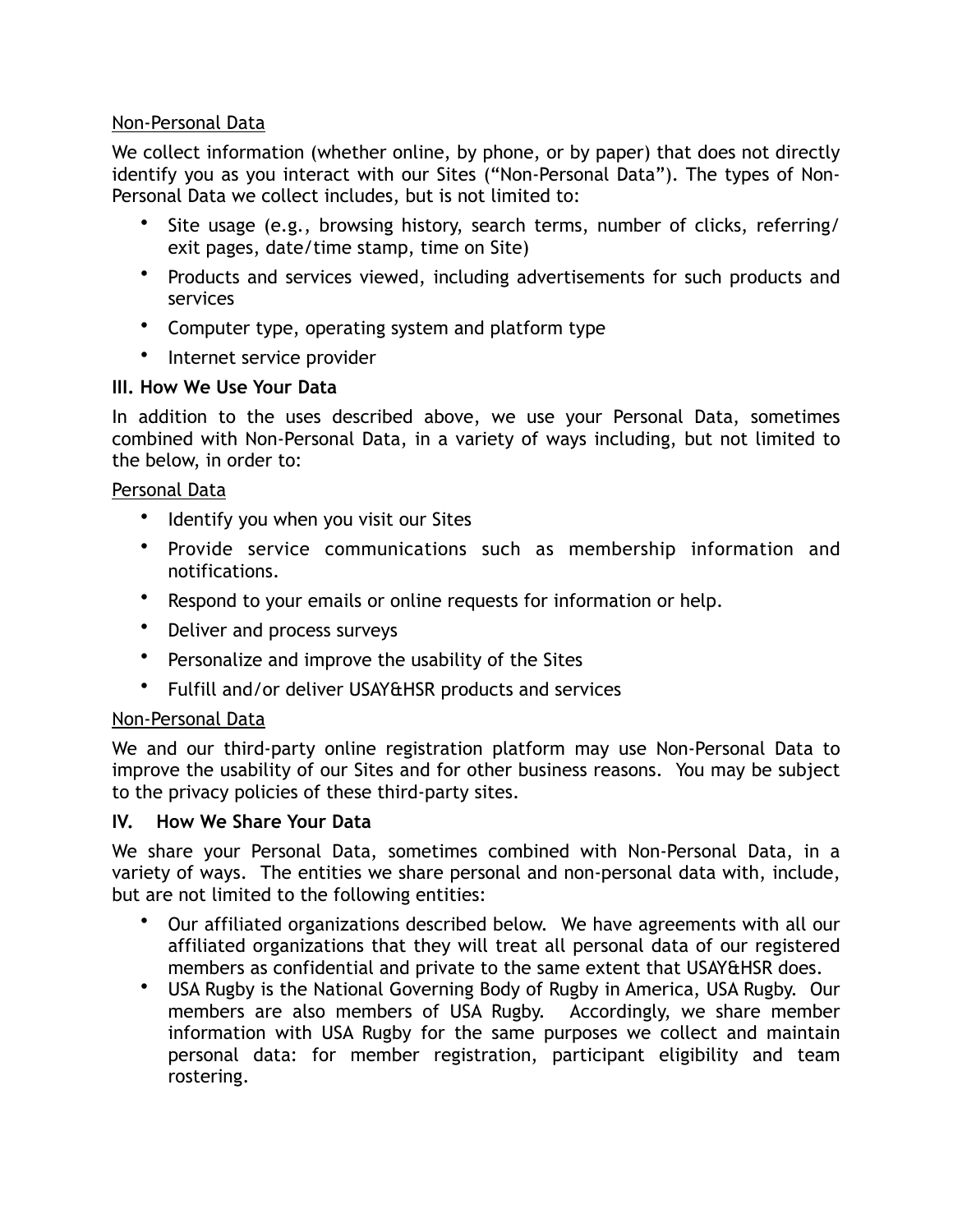- State Youth Rugby Organizations govern USAY&HSR rugby matters within their jurisdiction. We share data with them for purposes of eligibility, participation, injury tracking, and rostering.
- Other member Affiliate Youth Rugby Organizations such as local leagues. We share data with these affiliated organizations for purposes of eligibility, participation, injury tracking, and rostering.
- We share data with our registered rugby teams and clubs for eligibility, participation, injury tracking and rostering.
- Other third parties in order to fulfill membership registration, injury tracking, fulfill service requests and to perform business functions (e.g., the USAY&HSR contracts with third parties to provide services on our behalf such as data hosting services; member registration and participant eligibility and team roster maintenance, and event registration services).
- Other third parties as required by law or to protect the USAY&HSR in the goodfaith belief that such action is necessary to: (a) conform to legal requirements or comply with legal process served on the Organization; (b) protect and defend the USAY&HSR's rights or property; or (c) protect the personal safety of USAY&HSR personnel or members of the public in appropriate circumstances.
- With third parties under other unanticipated situations, but only with your consent.

# *We do not share your information with other entities for purposes of promotions of products or services.*

# **V. How You Can Manage the Processing of Your Data**

You can manage your profile and email preferences, including "opting out" of email by contacting us using the information in the "Contact Information" section below. If you prefer to receive hard copy mailings only from the USAY&HSR, you can contact us and request to have your name and address removed from the list we provide to third parties.

Our processing of your data is based upon your consent, contract performance (e.g., your purchase of products or membership sign-up/renewal), legitimate business interest (e.g., direct marketing of goods and services), or compliance with law. You have the right to object to our processing of your data or to restrict our processing of your data. In addition, if you have consented to the processing of your Personal Data, you have the right to withdraw your consent at any time. However, the withdrawal of your Personal Data may negatively affect your eligibility to participate in USAY&HSR rugby activities.

# **VI. Children**

We do not knowingly collect Personal Data from children under the age of 13. We do not market to children under the age of 13.

# **VII. How We Protect Personal Data**

The USAY&HSR implements commercially reasonable security measures to help protect against unauthorized access to or unauthorized alteration, disclosure, or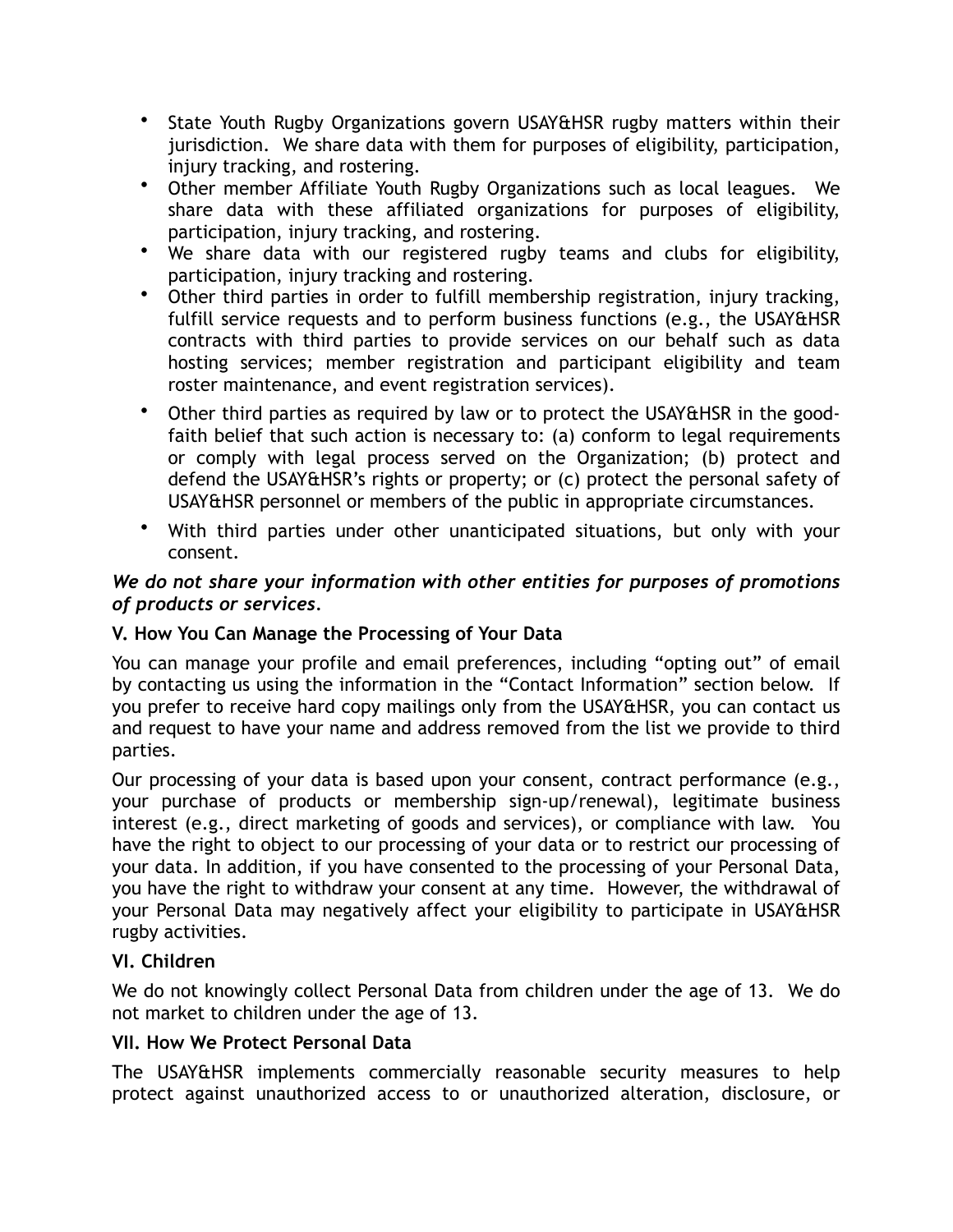destruction of data. Except for membership directories, membership lists and registration lists, and the sharing of information as set forth in this Privacy Policy, we restrict access to Personal Data to certain companies who need the data to operate, develop, or improve our services. These individuals or partner organizations are bound by confidentiality obligations and may be subject to discipline, including termination and criminal prosecution, if they fail to meet these obligations.

Unfortunately, no data transmission over the Internet or electronic storage is fully secure. Accordingly, and despite our reasonable efforts to protect your Personal Data from unauthorized access, use, or disclosure, the USAY&HSR cannot guarantee or warrant the security of the Personal Data you transmit to us, or to or from our online Sites. If you have questions about this Privacy Policy, please contact us.

# **VIII. User ID and Password**

Certain areas of the Sites require the use of a user ID, email address, or password as an additional security measure that helps protect your Personal Data. To help you protect your privacy, these Sites have tools to help you log in and log out.

#### **IX. Linking to Other Internet Sites**

You should be aware that other Internet sites that are linked from the Sites or from an USAY&HSR email message may contain privacy provisions that differ from the provisions of this Privacy Policy. To ensure your privacy is protected, we recommend that you review the privacy statements of these other linked sites, applications, or other digital platforms.

#### **X. How You Can Access, Change and Delete Your Personal Data**

We rely on you to update and correct your Personal Data. If you are a registered member of USAY&HSR or the parent/guardian of a registered member of USAY&HSR, or you donate to USAY&HSR or, if you are a purchaser of USAY&HSR products and services, you can review, update and correct your information directly on the USAY&HSR's website or by contacting us using the information in the "Contact Information" section below. Typically, we retain your Personal Data for as long as you or your child is a registered member of USAY&HSR or, if not, for the period necessary to fulfill the purposes outlined in this Privacy Policy, unless a longer retention period is required or permitted by law. This may include retaining your Personal Data indefinitely, even after you are no longer a registered member of USAY&HSR, in order to comply with our legal obligations, resolve disputes, or enforce any of our agreements. Please note that you can request, at any time, that we delete your Personal Data. All requests must be directed to the contact in the "Contact Information" section below. We can decide to delete your Personal Data if we believe that the data is incomplete, inaccurate, or that our continued use and storage are contrary to our obligations to other members, individuals, or third parties. When we delete your Personal Data, it will be removed from our active membership or donor databases or anonymized so that the data is no longer identified with you, but the data may remain in our archives if the USAY&HSR determines that it is not practical or possible to delete it.

# **XI. Cookies and Other Web Devices**